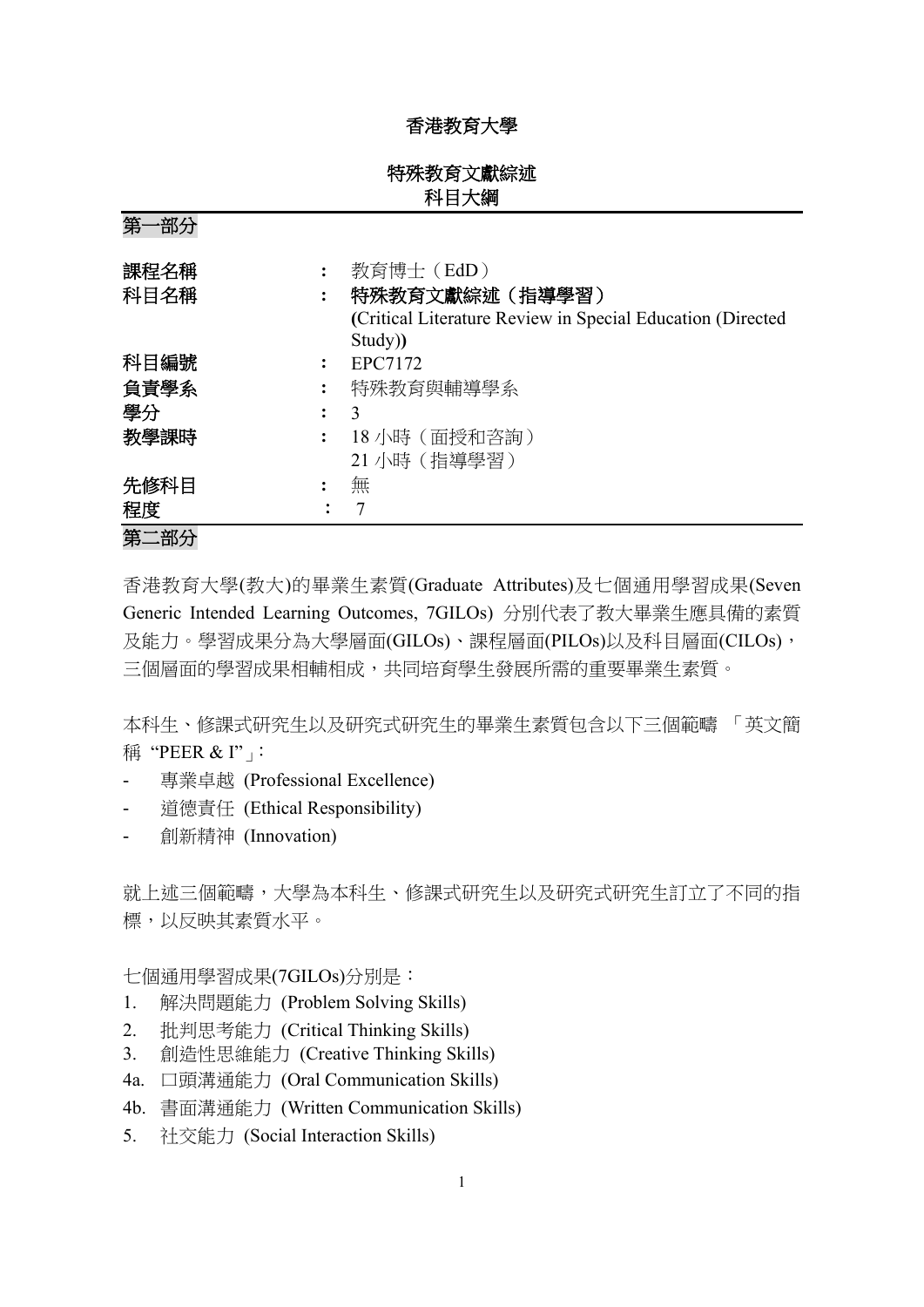- 6. 倫理決策 (Ethical Decision Making)
- 7. 全球視野 (Global Perspectives)

### **1.** 科目概要

本課程旨在幫助學生增強其分析技能,並積累相關背景知識,以批判性地審閱特 殊教育領域的現有文獻。課程亦將提升學生的文獻綜述技巧,並培養其撰寫適合 發表的作品的能力。課程將探究特殊教育某一選定領域的研究基礎,以辨識與該 主題相關的方法、教學法和道德議題。

### **2.** 預期學習成果

成功完成本課程後,學生應能夠:

- 成果一:描述在準備研究方案期間審閱現有文獻和其他資料的原因;
- 成果二: 辨識可用於文獻綜述的資源;
- 成果三:準備索引卡片、計算機條目或筆記,以總結從文獻中獲得的重要信息;
- 成果四:準備一份特殊教育某一領域的文獻回顧及與研究課題有關的其他資料, 以充分描述研究的背景和結果。

### **3.** 內容、預期學習成果及教與學活動

| 教授內容             | 預期學習       | 教與學活動      |
|------------------|------------|------------|
|                  | 成果 (CILOs) |            |
| 議題辨識和文獻主次排序。     | 成果一        | 小型講座、討論、展示 |
| 文獻分析與論證。         | 成果二        |            |
|                  | 成果三        |            |
| 圍繞相關文獻撰寫一篇緊湊且扼要  | 成果二        | 小型講座、討論、展示 |
| 的摘要,並確立主題或議題的背景。 | 成果三        |            |
|                  | 成果四        |            |
| 辨識並比較方法論和/或研究方法。 | 成果三        | 小型講座、討論、展示 |
|                  | 成果四        |            |
| 分析前人研究結果並將研究置於歷  | 成果三        | 小型講座、討論、展示 |
| 史脈絡中,以顯示其對研究最新發展 | 成果四        |            |
| 的熟悉程度。           |            |            |
| 撰寫研究的基本原理和關聯性-   | 成果三        | 小型講座、討論、展示 |
| 區分已有研究與需進行的研究。   | 成果四        |            |
| 確立研究主題或議題的背景,並闡明 | 成果三        | 小型講座、討論、展示 |
| 其重要性。            | 成果四        |            |
| 推論出一個相關且合理的結論。   | 成果三        | 討論・展示      |
|                  | 成果四        |            |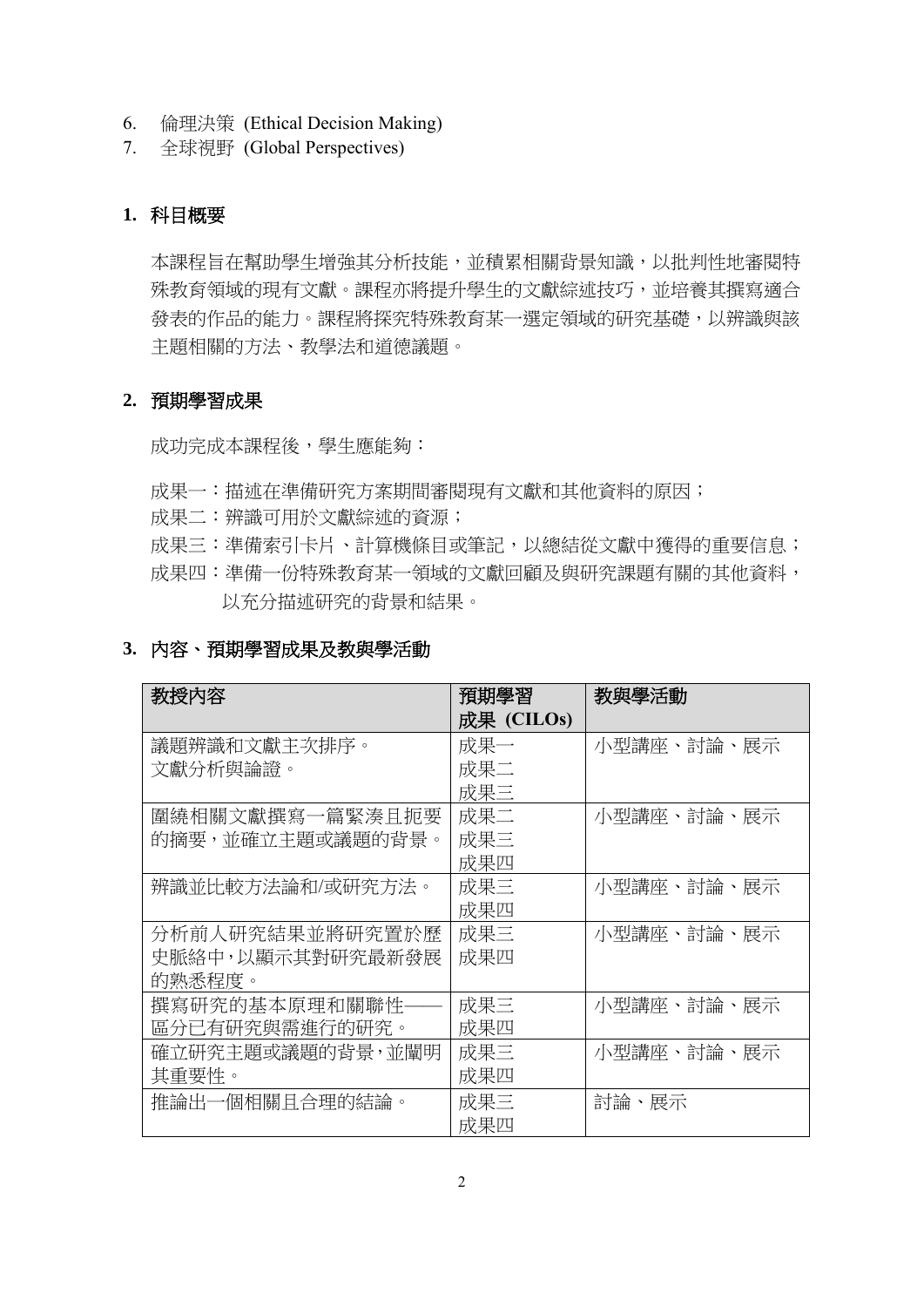#### **4.** 評核

| 評核課業                  | 所佔比重    | 預期學習<br>成果<br>(CILOs) |
|-----------------------|---------|-----------------------|
| 批判性地審閱特殊教育某一領域的所有相關文  | $100\%$ | 成果一                   |
| 獻:辨識與該專題有關的次主題和關鍵議題。準 |         | 成果二                   |
| 備一份適合在學術期刊上發表的論文。(總計  |         | 成果三                   |
| $3000 - 4000$ 字       |         | 成果四                   |

#### **5.** 指定教科書

無

### **6.** 推薦書目

Beattie, J., Jordan, L., Algozzine, B. (2006). *Making inclusion work: Effective practices for all teachers*. Thousand Oaks, Calif.: Corwin Press

- Florian, L. (Ed.). (2007). *The SAGE handbook of special education.* London: SAGE.
- Forlin, C., & Lian, M-G. J. (Eds.) (2008). *Reform, Inclusion & Teacher Education: Towards a New Era of Special Education in the Asia-Pacific Region*. Abingdon:
- Routledge. Hannell, G. (2008). *Success with inclusion: 1001 teaching strategies and activities that really work*. London: Routledge.
- Jones, G. (in press) *Good practice guidance in ASDs, Child health*: Care and education.
- Jorgensen, C. M., Schuh, M. C., & Nisbet, J. (2006). *The inclusion facilitator's guide*. Baltimore,Md.: Paul H. Brookes.
- McCartney, K., & Phillips, D. (Eds.). (2006). *The handbook of early childhood development*. Oxford, UK: Blackwell.

Machi, Lawrence A. (2009) *Literature review: Six steps to success.* US: Corwin Sage.

- McGrath, C. (2007). *The inclusion-classroom problem solver: Structures and supports to serveall learners*. Portsmouth, N.H.: Heinemann.
- Plimley, L. & Bowen, M. (2007) *Autistic spectrum disorders in the early years.* London: Paul Chapman.
- Plimley, L. & Bowen, M. (2007) S*ocial skills and autistic spectrum disorder*. London: Paul Chapman.

Ridley, Diana. (2008) *The literature review; a step by step guide for stude*nts. London .Sage.

Schmidt, Randell. K, Smyth, Maureen.M. Kowalski, Virginia.K.(2008) *Lessons for a scientific literature review; guiding the inquiry*. US: Libraries Unlimited.